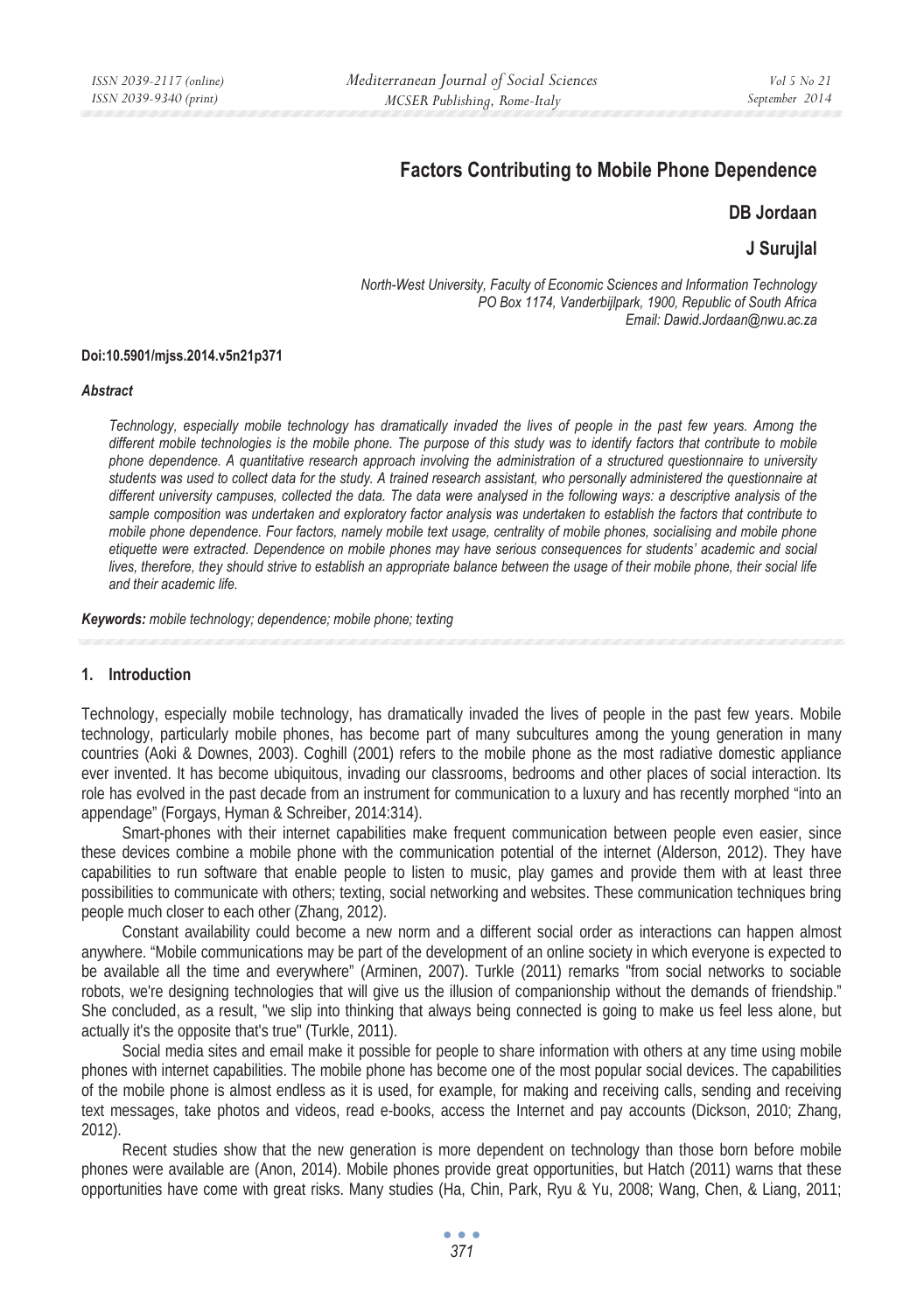Yen, Hsiao, Ko, Yen, Huang, Liu, & Wang, 2010) find that there is a direct link between changing behaviours of individuals and technology use. These behaviours include for example health compromising behaviours and anti-social behaviours, which result in spending less time with family and friends. The overuse of mobile phones would influence people's lives negatively on both physical and mental levels (Zhang, 2012). Studies show that prolonged reading the small screens of mobile phones is harmful to the eyes and users may develop headaches, restlessness and even migraines if care is not taken.

### **2. Problem Statement**

Shaw & Fairhurst (2008) describe university students as the most 'connected' and techno-savvy generation. Lemke (1999) identify four reasons why technology is truly a benefit for students, namely technology accelerates and enriches basic skills, is incredibly motivational since it provides ease to students, facilitates new fields through simulations and three-dimensional models, and prepares students for the workforce at a young age, which is becoming more and more a vital skill. Research reports that young people use mobile phones to communicate (Livingstone & Bober, 2005), surf the Internet (Enpocket, 2005), and organise and maintain social networks (Campbell, 2005; Williams & Williams, 2005).

Dependence on mobile phones may impact on university students' performance. It is important, therefore, to identify and understand what factors contribute to mobile phone dependency among university students.

#### **3. Purpose of this Study**

The purpose of this study was to identify factors contributing to students' dependence on mobile phones.

#### **4. Research Methodology**

A literature review on mobile phones and its influence on people's lives were conducted. In addition, a quantitative approach was utilised, as the main purpose of the study was to objectively identify the factors contributing to mobile phone dependence. Considering that this phenomenon is under-researched in a South African context, the current study may be regarded as exploratory.

#### *4.1 Sample and Procedure*

A non-probability convenience sample of 350 university students from two university campuses in one of the nine provinces of South Africa formed part of this study. Students enrolled at universities constitute a particularly attractive sample because of their accessibility (Forgays et al., 2014) to collect data from regarding mobile phones. Previous studies (Auter, 2007; Economides & Grousopoulous, 2009; Lenhart, Ling, Campbell & Purcell, 2010) suggest that increasing numbers of students use their mobile phones for a variety of reasons. Participants were selected randomly, regardless of race or gender.

A trained research assistant, who personally administered the questionnaire at different university campuses, collected the data. Questionnaires were administered outside the lecture time of students.

### *4.2 Research Instrument*

Arising from the literature review, a questionnaire, which formed part of the empirical investigation, was developed to investigate students' dependency of mobile phones. The questionnaire used to collect data was divided into two sections. Section A requested demographic information of the respondents and Section B investigated participants' dependency on mobile phones. The items in Section B were scored on a five-point Likert scale, which was graduated from one (strongly disagree) to five (strongly agree).

The questionnaire was reviewed for content validity by two academics, one being an expert in mobile technology and the other in quantitative research. The instrument was pretested with a convenient sample of 10 students to ensure that there was no confusion or ambiguity regarding the understanding of the questions and to determine how long it took to complete the questionnaire. Minor revisions were made to the questionnaire based on the feedback from the pre-test. A pilot test was conducted on a convenient sample of 60 university students to confirm the internal consistency of the scale. The Cronbach alpha reliability of the scale was 0.883.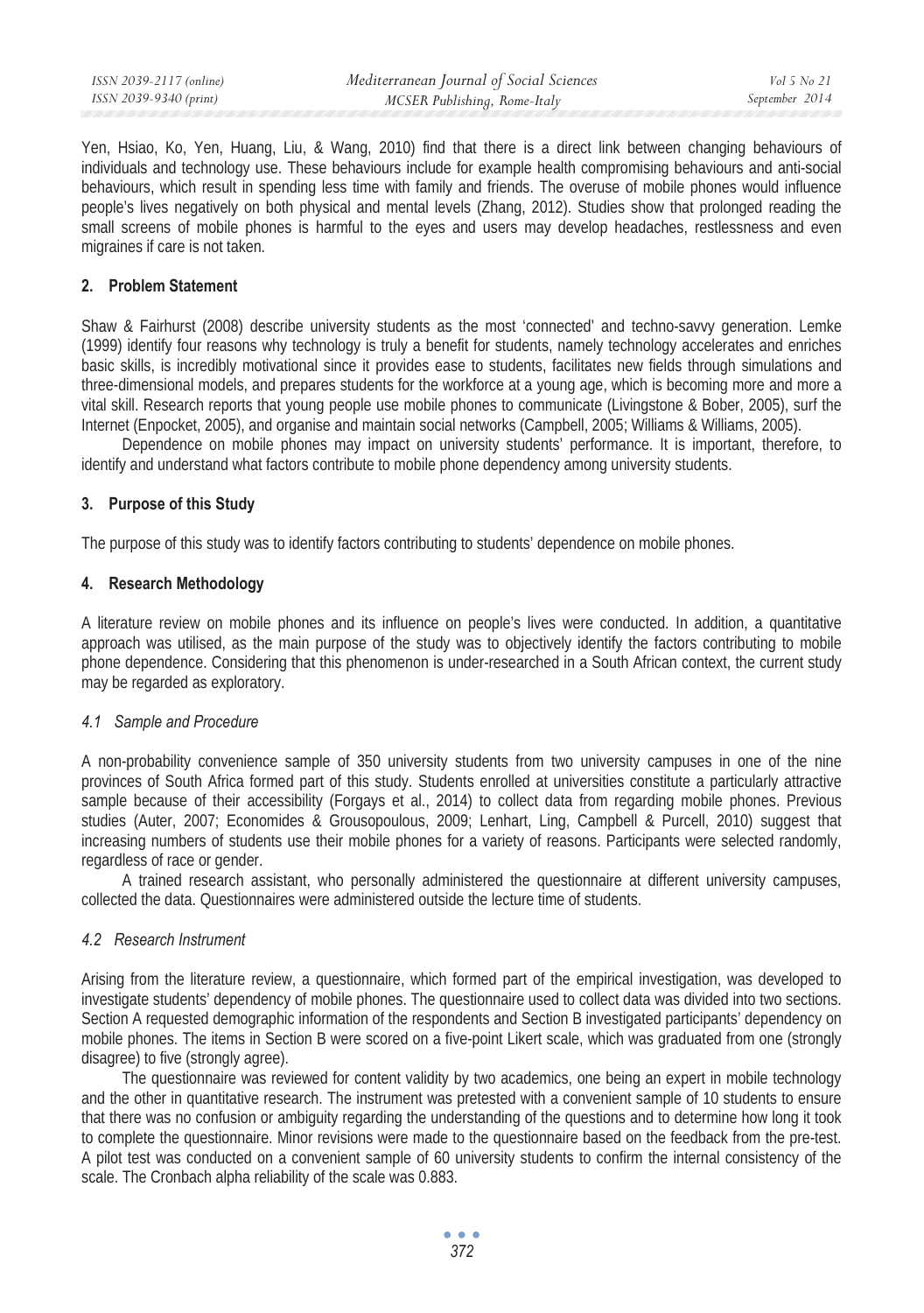# *4.3 Ethical Considerations*

Participants were informed verbally by the assistant and by a covering letter of the purpose of the study. Participants were informed about their right to anonymity, confidentiality, privacy or non-participation, informed consent and protection from discomfort, harm and victimisation.

# *4.4 Data Analysis*

The data for the study were captured in the Statistical Package for the Social Sciences (SPSS – version 22). Descriptive statistics were used to determine the distributional characteristics of the demographic variables and exploratory factor analysis was conducted to identify the factors contributing to dependence on mobile phones.

# **5. Results**

# *5.1 Demographics*

Of the 350 questionnaires which were administered, 276 completed questionnaires were returned (response rate=78.86%). More female respondents (60.4%) than male respondents (39.6%) completed the questionnaire.

The majority of the respondents (99.64%) indicated that they own a mobile phone while 89.85 percent own a laptop. Mobile phones and laptops are preferred mobile devices, as 82.60 percent of the respondents did not own a tablet or an iPad.

# *5.2 Exploratory Factor Analysis*

The appropriateness of factorability on the data set was first established. This was done by conducting the Bartlett's test of sphericity and the Kaiser-Meyer-Olkin (KMO) measure of sampling adequacy (MSA). The results of both tests (KMO = .883; sig. = .000) provided sufficient evidence that factor analysis could be conducted on the data. Subsequently, principal component analysis (PCA) with varimax rotation was applied to the 20 items in Section B of the questionnaire. Varimax rotation, which reapportions variance among factors so that they become relatively equal in importance, was used to simplify factors by maximising the variance loadings across variables (Gillespie, Derevensky & Gupta, 2007). An examination of the cumulative variance explained, eigenvalues equal to or greater than one and the scree plot were used to extract the factors. Four factors, which accounted for 53.25 percent of the overall variance in the scale item scores, with three to eight loadings on each factor, were extracted. These factors included mobile text usage (8 items), centrality of mobile phones (5 items), socialising (4 items), and mobile phone etiquette (3 items). Item reliability for each extracted factor was evaluated using Cronbach alpha  $(q)$ . The factors' internal consistency ranged from 0.688 – 0.772, which were close to or greater than the recommended significance level of 0.70 (Nunnally & Bernstein, 1994) indicating an acceptable level of reliability. The rotated factor matrix, eigenvalues, percentage of variance explained by each factor and Cronbach alpha reliabilities provided in Table 1.

| <b>I</b> tem                                                             | F1                 | F2                   | F3      | F4                       |
|--------------------------------------------------------------------------|--------------------|----------------------|---------|--------------------------|
|                                                                          | <b>Mobile text</b> | <b>Centrality of</b> |         | Socialising Mobile phone |
|                                                                          | usage              | mobile phones        |         | etiquette                |
| I send ten or more text messages or voice mails a day.                   | .773               | .081                 | $-.042$ | $-.014$                  |
| I send text messages or voice mails when I am in class.                  | .670               | $-.070$              | .227    | .264                     |
| I am pleased when I receive text messages.                               | .604               | .299                 | .092    | .156                     |
| Without thinking, I check my phone for text messages or voice mails even | .580               | .165                 | .219    | .144                     |
| when it hasn't rung.                                                     |                    |                      |         |                          |
| I use a lot of pictographs and/or emoticons in my text messages.         | .557               | .198                 | .357    | $-103$                   |
| I recharge my mobile phone's battery every day.                          | .453               | .391                 | $-130$  | .295                     |
| I send text messages with little content that have no practical purpose. | .447               | .063                 | .479    | .100                     |
| I send lots of long text messages.                                       | .424               | .313                 | .097    | .046                     |
| My mobile phone is a bigger priority than clothes and food.              | .119               | .780                 | .191    | .015                     |
| I would rather lose my wallet or purse than my mobile phone.             | .079               | .746                 | .284    | .024                     |

# **Table 1**. Rotated factor loading matrix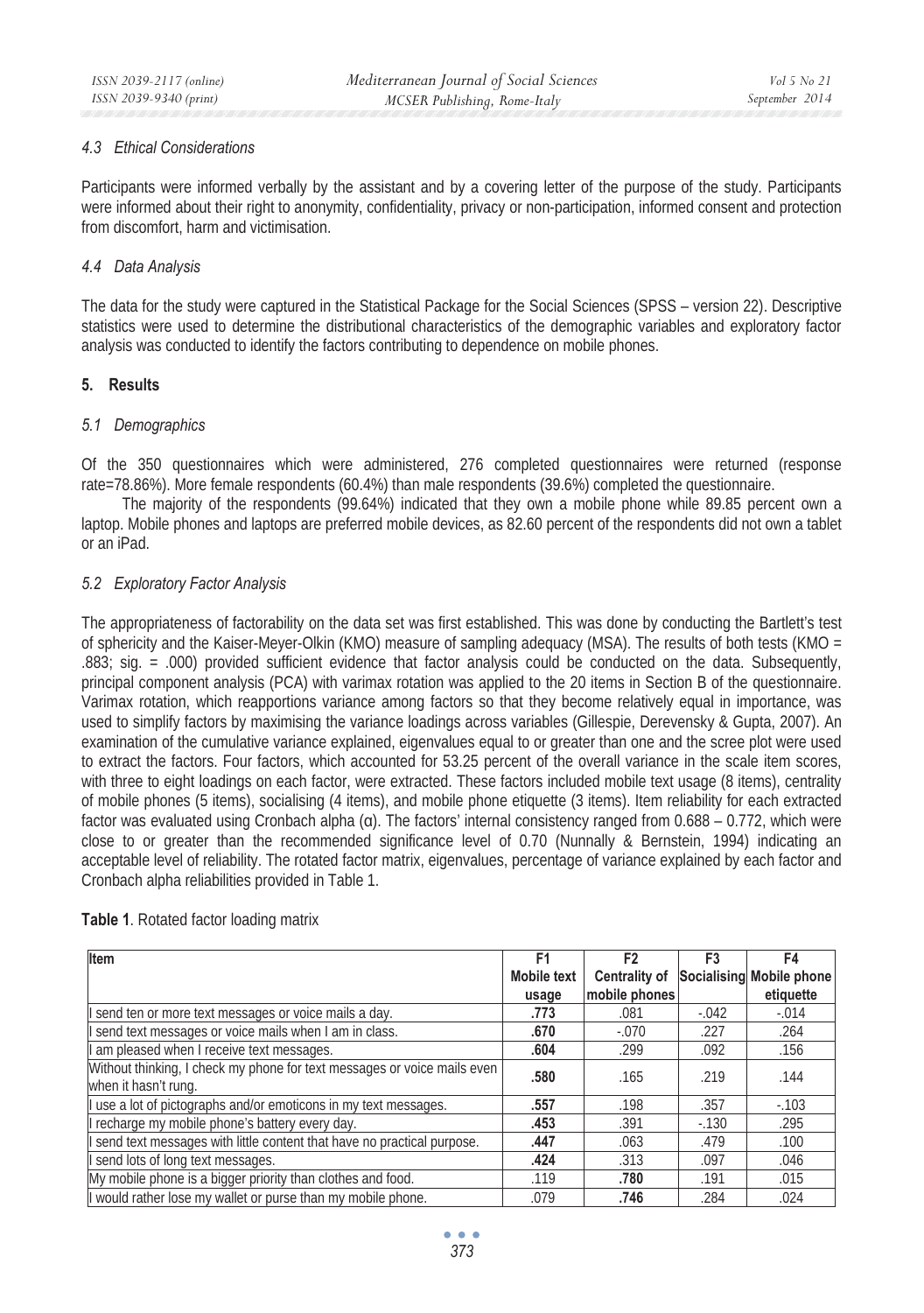| Item                                                                                | F1                 | F2                   | F <sub>3</sub> | F4                       |
|-------------------------------------------------------------------------------------|--------------------|----------------------|----------------|--------------------------|
|                                                                                     | <b>Mobile text</b> | <b>Centrality of</b> |                | Socialising Mobile phone |
|                                                                                     | usage              | mobile phones        |                | etiquette                |
| If feel unsettled when I forget to take my mobile phone with me.                    | .280               | .653                 | .126           | .199                     |
| I do not really want to go to places where mobile phone signals are weak.           | .090               | .543                 | .225           | .491                     |
| I express my true feelings better by text messages than by voice mails.             | .165               | .482                 | .125           | .185                     |
| I make mobile phone calls late at night.                                            | .006               | .129                 | .733           | .294                     |
| I talk on my mobile phone for more than one hour a day.                             | .138               | .224                 | .656           | .195                     |
| I find it hard to keep company with people who don't have mobile phones.            | .157               | .355                 | .535           | .176                     |
| I always reply to text messages and voice mails.                                    | .329               | .238                 | .468           | $-148$                   |
| I have no problem to use my mobile phone in public places (such as<br>restaurants). | .108               | .087                 | .008           | .810                     |
| I use my mobile phone when I am in the company of other people.                     | .232               | .186                 | .390           | .614                     |
| Even when riding on a bus, I make and receive calls.                                | .045               | .171                 | .394           | .602                     |
| Eigenvalues                                                                         | 6.288              | 1.696                | 1.329          | 1.132                    |
| % of variance explained                                                             | 15.187             | 15.007               | 11.574         | 11.479                   |
| Cumulative %                                                                        | 15.187             | 30.195               | 41.769         | 53.248                   |
| Reliability (Cronbach alpha)                                                        | 0.763              | 0.772                | 0.707          | 0.688                    |

#### **6. Discussion**

Four factors contributing to mobile phone dependence were extracted through the percentage of variance procedure. These factors accounted for approximately 53 percent of the variance. In terms of the eigenvalue criterion, all four factors reflected an appropriate factor extraction greater than one.

Mobile text usage comprised eight items and accounted for 15.19 percent of the variance. This factor is concerned with texting, which is fast, convenient and efficient and allows for numerous discussions at once while doing other things (James, 2012). Analysis of the data revealed that participants send ten or more text messages or voice mails per day even during lecture times. It is evident that participants are pleased to receive text messages and without thinking, check their mobile phones for text messages or voice mails frequently and regularly. This finding supports those of Economides and Grousopoulou (2008) who reported that their sample of students used mobile phones mostly for conversations and texting. Pictographs and/or emoticons are used frequently in text messages. The findings of the current study corroborate those of Trifonova, Georgieva and Ronchetti (2006) who found that students used their mobile phones mainly to text pictures and messages.

Centrality of mobile phones consisted of five items and accounted for 15.01 percent of the variance. This factor refers to the critical and important position mobile phones occupy in the lives of the participants. Participants regard their mobile phones a bigger priority than clothes and food and would rather lose a wallet or purse than their mobile phones. Mobile phones are such a priority that students feel unsettled when they do not have their mobile phones with them and prefer not to go to places where mobile phone signals are weak. This finding echoes those of Kim, Chiu, Aoshim and Mitoma (2008) who argued that mobile phones have become a central and indispensible part of young people's lives. This is further emphasised by Walsh and White (2006) that individuals keep their mobile phones in close proximity despite not having any intention to use them. It is interesting to note that participants found it easier to express their feelings better by texting than by voice mails. This finding supports those of Pierce (2009) who commented that mobile phones made interaction more comfortable for those who found face-to-face communication less appealing.

Socialising consisted of four items and accounted for 11.57 percent of the variance. This factor is concerned with the socialising aspect that students experience using mobile devices. According to Hoffmeister (2012), the "new normal" is where no one is looking around anymore. In fact, no one looks up from their mobile phone's screen – everyone is immerged in their time-consuming technologies. Participants acknowledge that they make mobile phone calls late at night and talk on their mobile phones for more than one hour a day. According to Stables (1997), an important aim in technology education is to "develop positive attitudes towards their peers and understanding the value of working with others", but participants find it hard to keep company with people who do not have mobile phones.

Mobile phone etiquette consisted of three items and accounted for 11.48 percent of the variance. This factor is concerned with what is socially acceptable regarding the use of mobile phones. It refers to manners regarding the use of mobile phones. Humphreys (2005) posits that etiquette for mobile phone users has evolved at a rapid rate. While in the past students were guarded about where and how they used their mobile phones, it is not uncommon the find students unconcerned about how, where and when they use their mobile phones. Baron (2011) commented that students regularly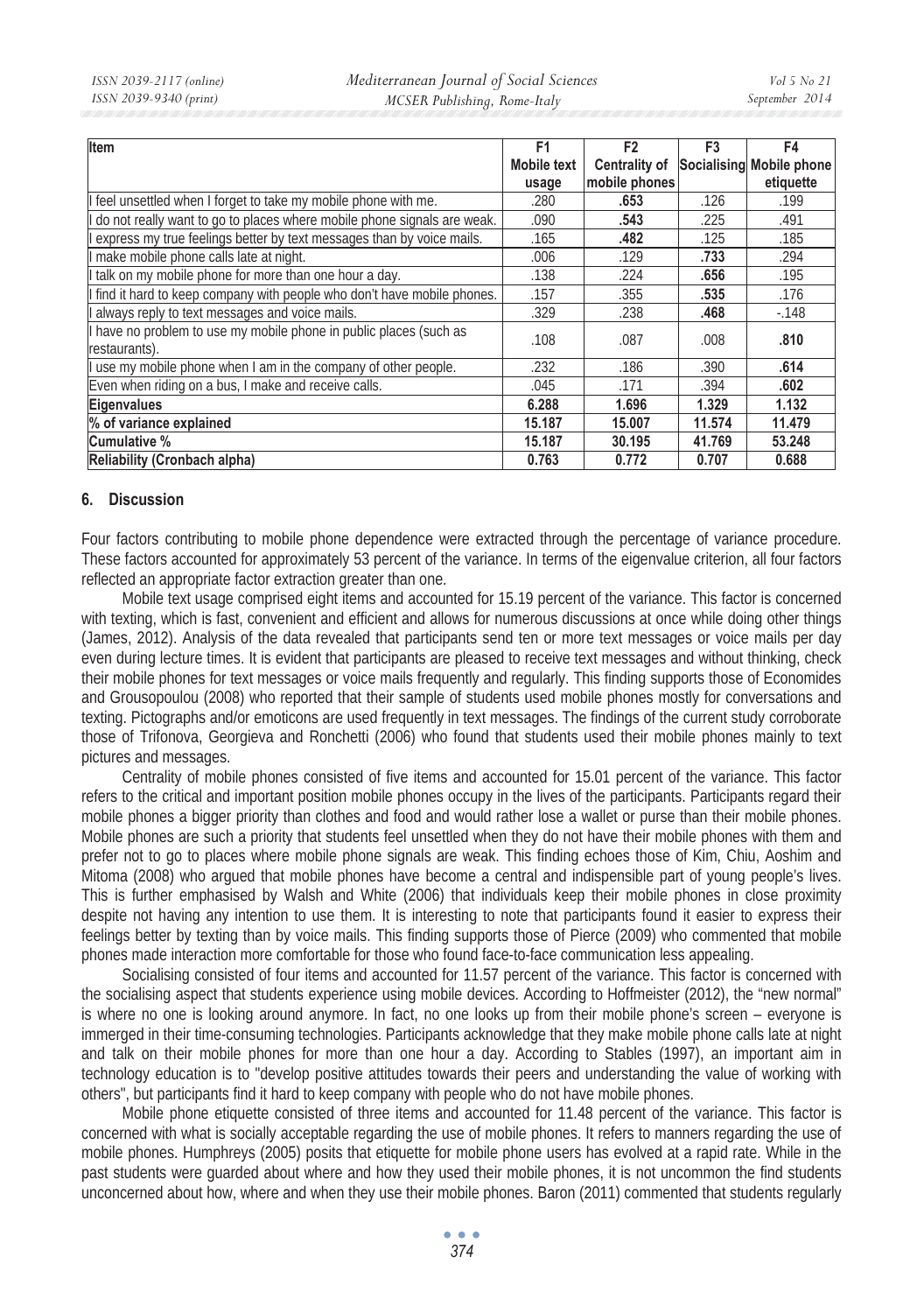| ISSN 2039-2117 (online) | Mediterranean Journal of Social Sciences | Vol 5 No 21    |
|-------------------------|------------------------------------------|----------------|
| ISSN 2039-9340 (print)  | MCSER Publishing, Rome-Italy             | September 2014 |

multitask during lectures. They do this by texting their friends, hardly aware that they are invading the lecture space of their friends. In some instances, students' disregard for mobile phone etiquette can compromise the safety of others when, for instance, they text while crossing the road or while driving. Participants in the current study appear to have no problem using their mobile phones in public places (such as restaurants), when in the company of other people, or in confined places such as on a bus.

#### **7. Limitation and Implications for Further Research**

The nature of a non-probability convenience sampling method, used for this study, is a limitation of this study because data were collected in only one of the nine provinces in South Africa. Only two university campuses were involved. Therefore, generalising the results of this study to other provinces must be executed with caution.

Notwithstanding this limitation, this study makes a significant contribution to the knowledge base of students' dependence on mobile phones. Extending this study to other provinces and including more universities in the sample may provide a more comprehensive insight into dependence on mobile phones.

### **8. Conclusion**

The purpose of the study was to investigate factors that contribute to mobile phone dependency. It is important to realise that as dependence on mobile phones increases, other aspects of students' are affected. This may impact negatively on their academic and social lives. Therefore, they should strive to establish an appropriate balance between their usage of their mobile phones, their social life and their academic life.

#### **References**

- Alderson, J. (2012). A qualitative analysis of college student use of mobile phones for family communication. Thesis presented to the Graduate Council of Texas State, University-San Marcos, August. [Online] Available: https://digital.library.txstate.edu/bitstream/ handle/10877/4257/ALDERSON-THESIS.pdf?sequence=2. (May 13, 2013).
- Anon (2014). Technology dependency and how primitive ideas can help our society survive. [Online] Available: http://jayglidden.hubpages.com/hub/Technology-Dependence-and-How-Primitive-Ideas-Can-Help-Our-Society-Survive
- Aoki, K., & Downes, E. J.(2003). An analysis of young people's use of and attitudes toward cell phones. *Telematics & Informatics*, 20, 349-364.
- Arminen, I. (2007). Mobile communication society? *Acta Sociologica,* 50,431-437.
- Auter, P. J. (2007). Portable social groups: willingness to communicate, interpersonal communication gratifications, and cell phone use among young adults. *International Journal of Mobile Communications,* 5(2), 139-156.
- Baron, N. S. (2011). Concerns about mobile phones: a cross-national study. [Online] Available: http://firstmonday.org/ojs/index.php/fm/ article/view/3335/3032.
- Campbell, M. (2005). The impact of the mobile phone on young people's social life. Paper presented to the Social Change in the 21st Century Conference Centre for Social Change Research, 28 October 2005, Queensland University of Technology, Queensland: Australia. [Online] Available: http://eprints.qut.edu.au/3492/1/3492.pdf (April 24, 2013).
- Coghill, R. (2001). Inappropriate measures. *The Ecologist*, 31, 28-29.
- Dickson, D. M. (2010). Physiological and psychological consequences of forced mobile phone abstention. Unpublished MA Thesis. San Marcos, Texas: Texas State University.
- Economides, A. A., & Grousopoulou, A. (2008). Use of mobile phones by male and female Greek students. *International Journal of Mobile Communications (IJMC),* 6(6), 729-749.
- Enpocket (2005). Mobile media monitor survey. [Online] Available: http://www.cellular-news.com/story/13286.php (May 13, 2013).
- Forgays, D. K., Hyman, I., & Schreiber, J. (2014). Texting everywhere for everything: gender and age differences in cell phone etiquette and use. *Computers in Human Behavior*, 31, 314-321.
- Gillespie, M., Derevensky, J., & Gupta, R. (2007). The utility of outcome expectancies in the prediction of adolescent gambling behaviour. *Journal of Gambling Issues*, 19, 69-85.
- Ha, J. H., Chin, B., Park, D., Ryu, S., & Yu, J. (2008). Characteristics of excessive cellular phone use in Korean adolescents. *Cyber Psychology & Behavior*, 11(6), 783-784.
- Hatch, K. E. (2011). Determining the effects of technology on children. Senior honours project, paper 260. [Online]. Available: http://digitalcommunications.uri.edu/srhonorsprog/260. (April 12, 2013).
- Hoffmeister, P. B. (2012). My technology is smart, but am I? [Online]. Available: http://www.huffingtonpost.com/peter-brownhoffmeister/ technology\_b\_1885650.html. (June 11, 2014).
- Humphreys, L. (2005). Cellphones in public: social interaction in a wireless era. *New Media & Society*, 7(6), 810-833.
- James, M. B. (2012). Some con-text. [Online] Available: http://www.huffingtonpost.com/matthew-b-james-phd/texting-